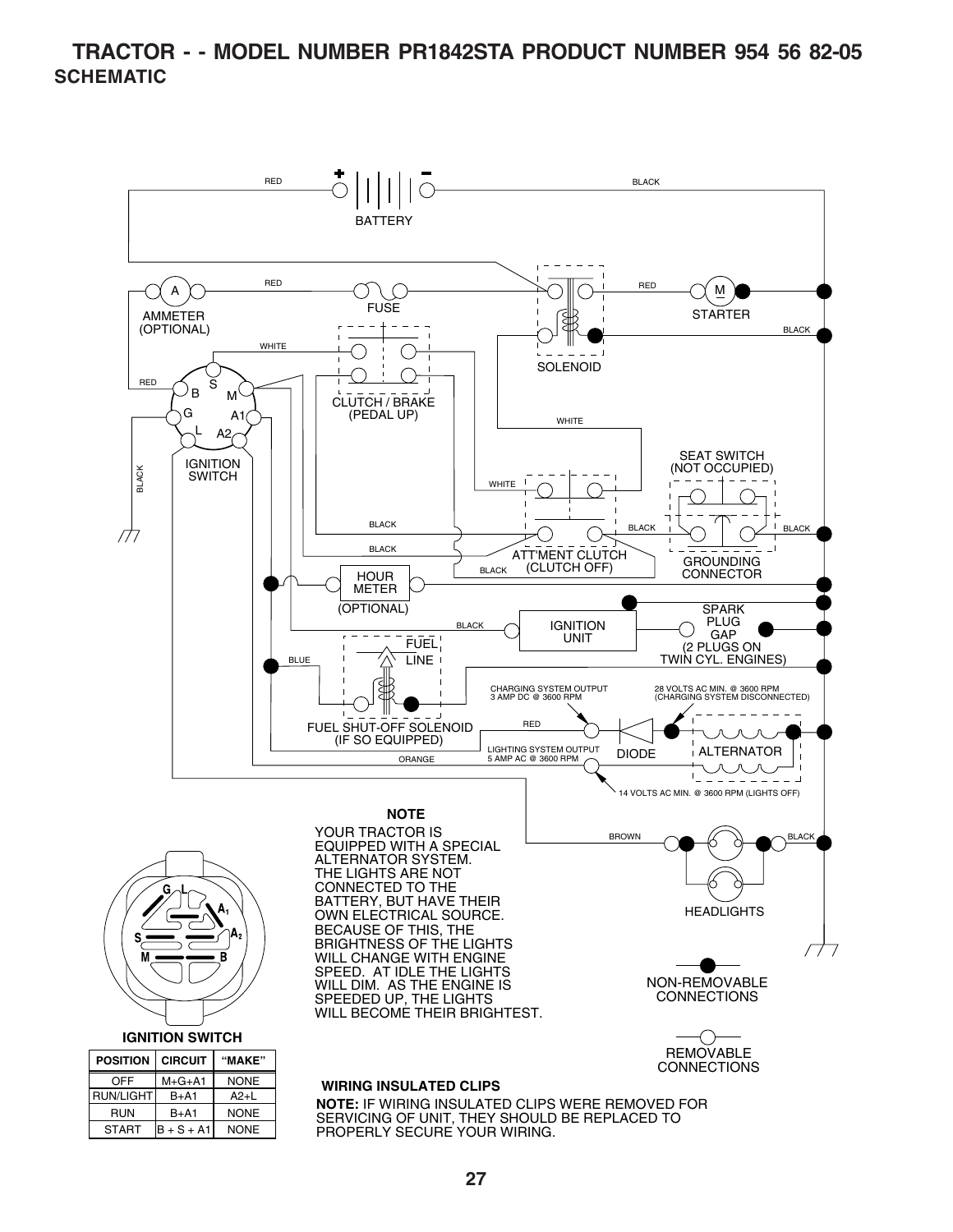**TRACTOR - - MODEL NUMBER PR1842STA PRODUCT NUMBER 954 56 82-05 ELECTRICAL**

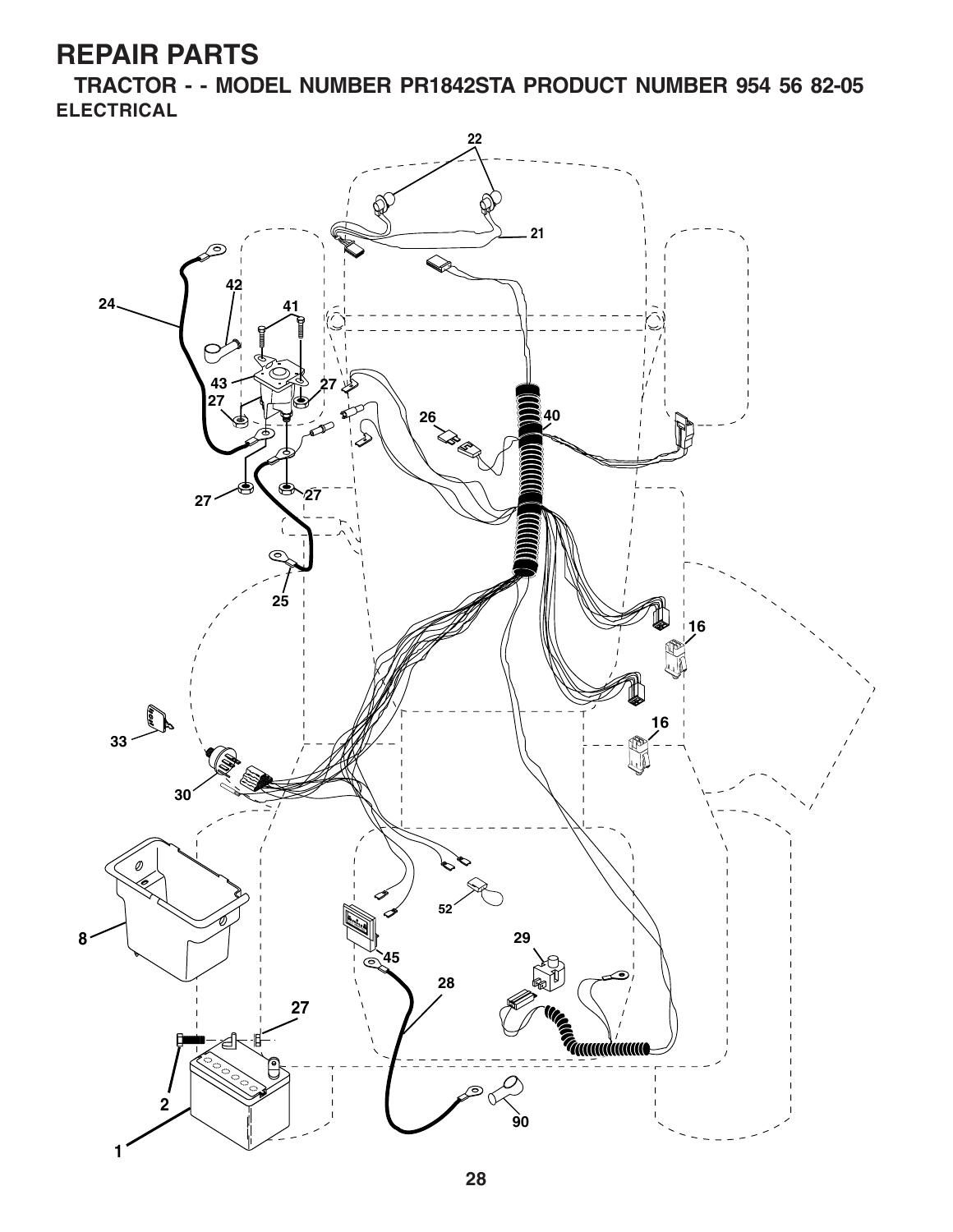**TRACTOR - - MODEL NUMBER PR1842STA PRODUCT NUMBER 954 56 82-05 ELECTRICAL**

| <b>KEY</b><br>NO.                                                                                                       | <b>PART</b><br>NO.                                                                                                                                                                                                  | <b>DESCRIPTION</b>                                                                                                                                                                                                                                                                                                                                                                                                                                                                       |
|-------------------------------------------------------------------------------------------------------------------------|---------------------------------------------------------------------------------------------------------------------------------------------------------------------------------------------------------------------|------------------------------------------------------------------------------------------------------------------------------------------------------------------------------------------------------------------------------------------------------------------------------------------------------------------------------------------------------------------------------------------------------------------------------------------------------------------------------------------|
| 1<br>2<br>8<br>16<br>21<br>22<br>24<br>25<br>26<br>27<br>28<br>29<br>30<br>33<br>40<br>41<br>42<br>43<br>45<br>52<br>90 | 163465<br>74760412<br>176689<br>176138<br>175685<br>4152J<br>4799J<br>146147<br>175158<br>73510400<br>4207J<br>121305X<br>175566<br>140401<br>179720<br>71110408<br>131563<br>178861<br>121433X<br>141940<br>180449 | Battery<br>Bolt Hex Hd 1/4-20unc X 3/4<br><b>Battery Box</b><br>Switch Interlock Push-In<br>Harness Socket Light<br>Bulb, Light # 1156<br><b>Cable Battery</b><br>Cable Battery 6 Ga Red w/16 wire<br>Fuse<br>Nut Keps Hex 1/4-20 Unc<br>Cable Ground 6ga 12 black<br>Switch Plunger Nc Gray<br>Switch Ign<br>Key Ign Molded Generic<br>Harness Ign<br>Bolt Fin Hex 1/4-20 uncx 1/2<br>Cover Terminal Red<br>Solenoid<br>Ammeter Rectangular<br><b>Protection Loop</b><br>Cover Terminal |
|                                                                                                                         |                                                                                                                                                                                                                     |                                                                                                                                                                                                                                                                                                                                                                                                                                                                                          |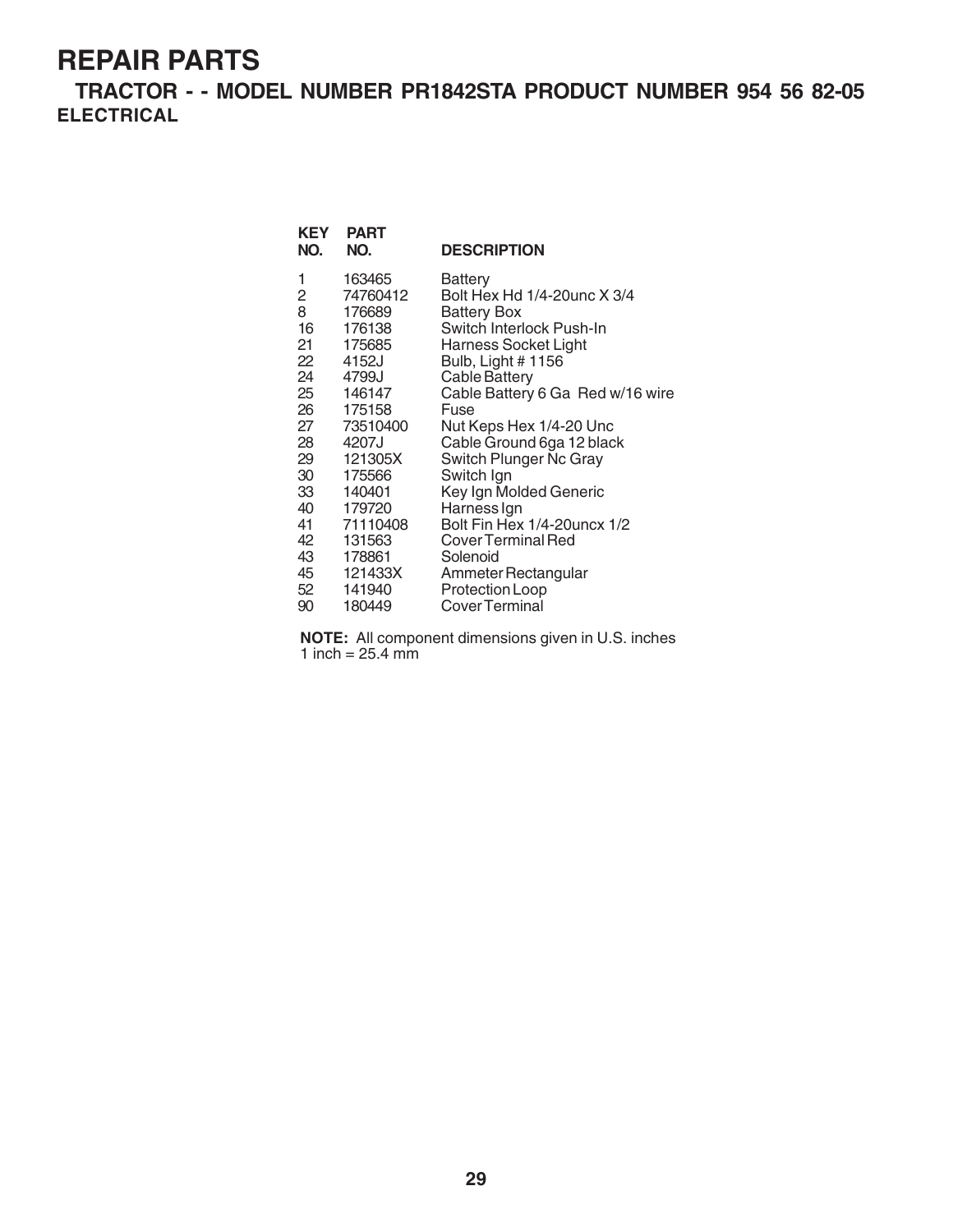**TRACTOR - - MODEL NUMBER PR1842STA PRODUCT NUMBER 954 56 82-05 CHASSIS AND ENCLOSURES**

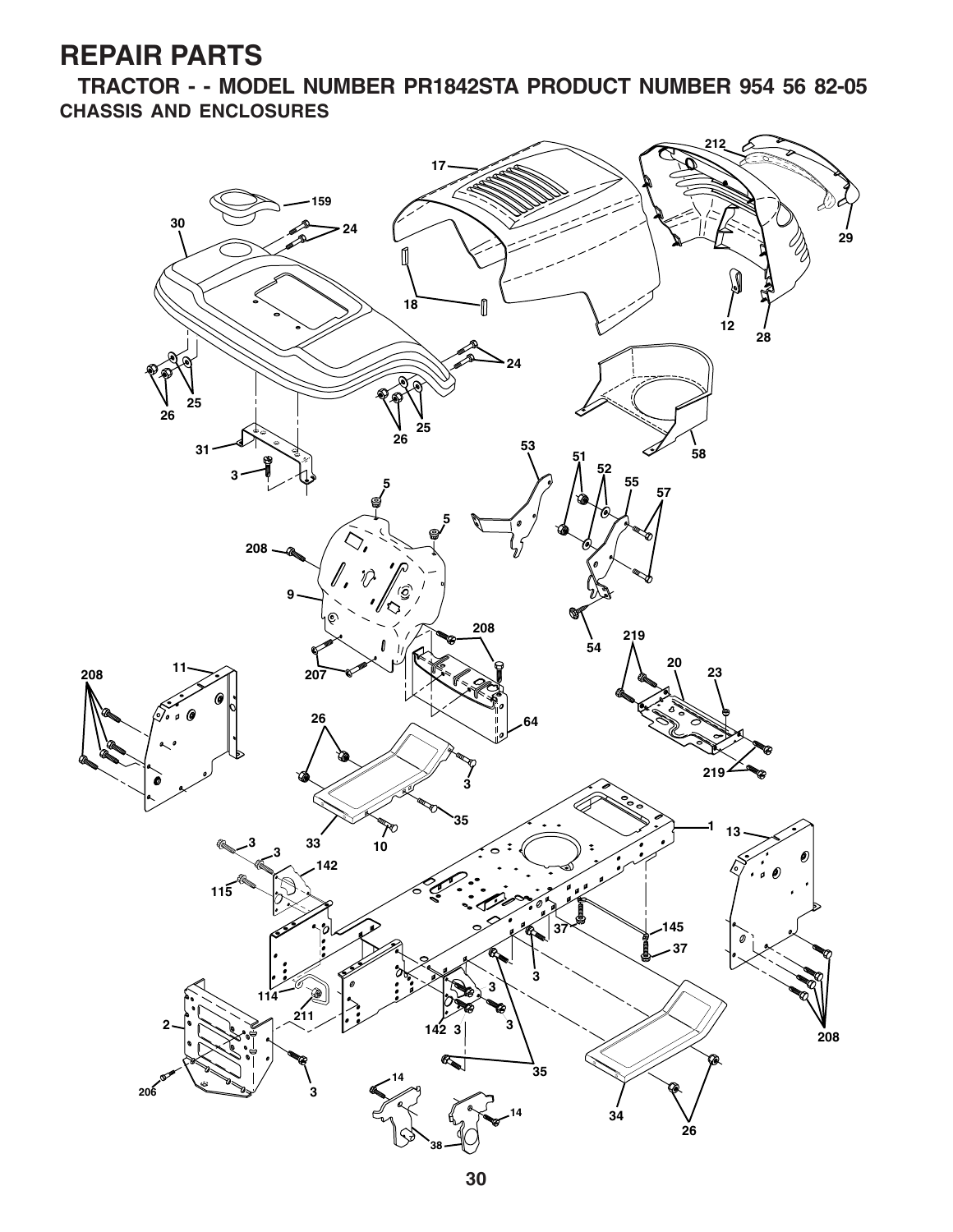**TRACTOR - - MODEL NUMBER PR1842STA PRODUCT NUMBER 954 56 82-05 CHASSIS AND ENCLOSURES**

| KEY<br>NO.     | <b>PART</b><br>NO. | <b>DESCRIPTION</b>              |
|----------------|--------------------|---------------------------------|
| 1              | 174619             | Chassis                         |
| $\overline{c}$ | 176554             | Drawbar                         |
| 3              | 17060612           | Screw 3/8-16x.75                |
| 5              | 155272             | Bumper Hood/Dash                |
| 9              | 168337X012         | Dash P/L                        |
| 10             | 72140608           | Bolt Carriage 3/8-16 x 1        |
| 11             | 174996             | Panel Dash Lh                   |
| 12             | 145660             | <b>Clip Tinnerman</b>           |
| 13             | 172105X010         | Panel Dash Rh                   |
| 14             | 17490608           | Screw Thdrol 3/8-16 x 1-1/4     |
| 17             | 159639X428         | Hood LT/PL                      |
| 18             | 126938X            | Bumper Hood                     |
| 20             | 180679             | Plate Mtg Battery Fuel Tank Fr  |
| 23             | 124028X            | <b>Bushing</b>                  |
| 24             | 74780616           | Bolt Fin Hex 3/8-16 x 1 Gr 5    |
| 25             | 19131312           | Washer 13/32 X 13/16 X 12 Ga    |
| 26             | 73800600           | Nut Lock Hex W/Ins 3/8-16 Unc   |
| 28             | 179844             | Grille LT/PL                    |
| 29             | 170472X599         | Lens LT/PL                      |
| 30             | 169470X428         | Fender Footrest STLT Pnt        |
| 31             | 136619             | <b>Bracket Support Fender</b>   |
| 33             | 179716X428         | Footrest Pnt Lh                 |
| 34             | 179717X428         | <b>Footrest Pnt Rh</b>          |
| 35             | 72110606           | Bolt Rdhd Sht Sqnk 3/8-16 x 3/4 |
| 37             | 17490508           | Screw Thdrol 6/16-18 x 1/2 TYT  |
| 38             | 175710             | Bracket Asm. Pivot Mower Rear   |
| 51             | 73800400           | Nut Lock Hex W/Ins 1/4-20       |
| 52             | 19091416           | Washer 9/32 x 7/8 x 16 Ga.      |
| 53             | 144697             | Bracjet Grukke Lh               |
| 54             | 161464             | Screw Hex Wshd 8-18 x 7/8       |
| 55             | 144696             | <b>Bracket Grille Rh</b>        |
| 57             | 74780412           | Bolt Hex 1/4-20 x 3/4           |
| 58             | 174930             | Duct Air                        |
| 64             | 154798             | Dash Lower STLT                 |
| 114            | 158112             | Keeper Belt Rear Lh             |
| 115            | 17060620           | Screw 3/8-16 x 1-1/4            |
| 142            | 175702             | <b>Plate Reinforcement STLT</b> |
| 145            | 156524             | Rod Pivot Chassis/Hood          |
| 159            | 169473X428         | Cupholder                       |
| 206            | 170165             | Bolt Shoulder 5/16-18           |
| 207            | 17670508           | Screw Thdrol 5/16-18 x 1/2      |
| 208            | 17670608           | Screw Thdrol 3/8-16 x 1/2       |
| 211            | 145212             | Nut Hex Flange Lock             |
| 212            | 156229             | Insert Lens Reflect P/L LT      |
| 219            | 17000512           | Screw 5/16-18 x 3/4             |
| - -            | 5479J              | Plug                            |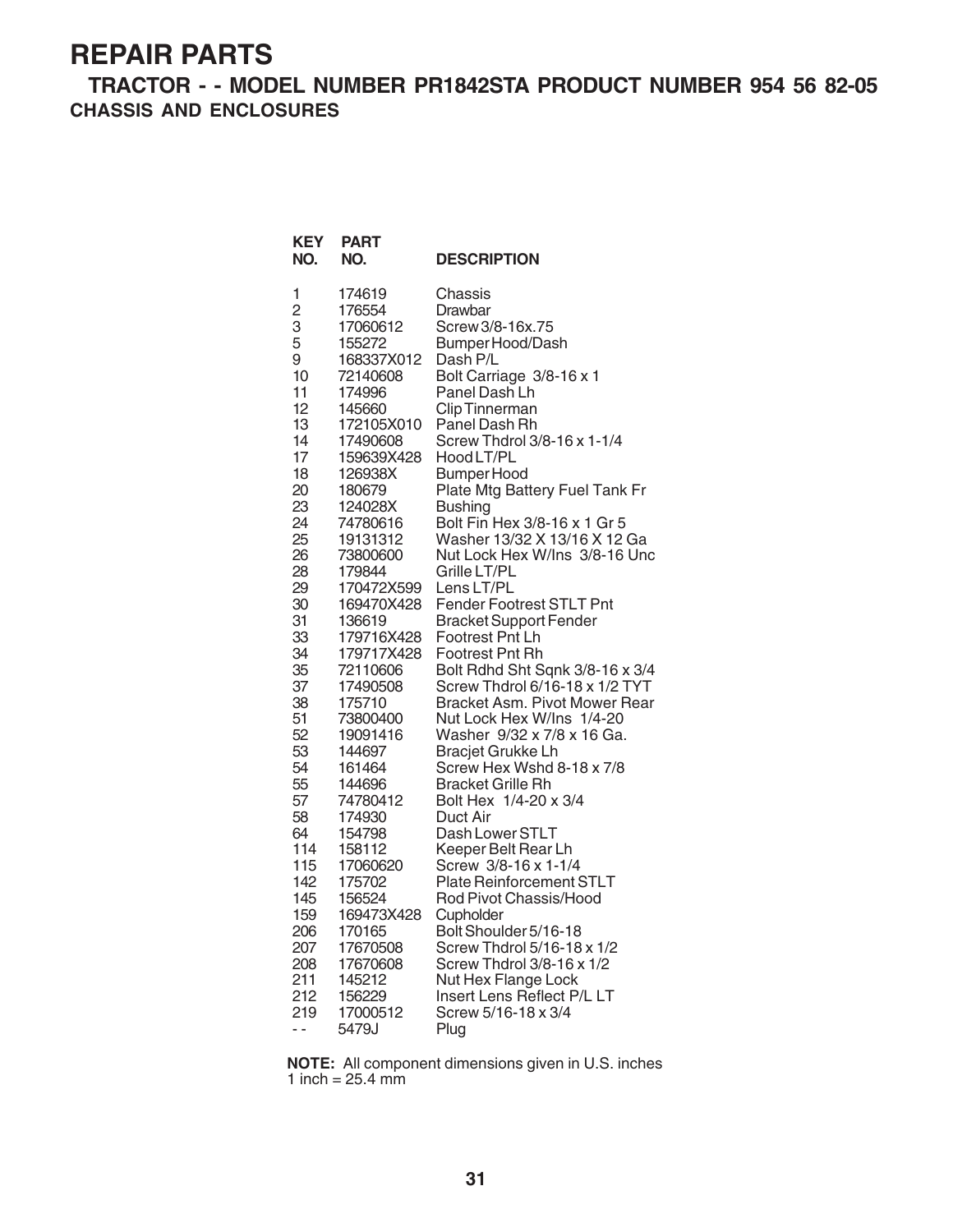**TRACTOR - - MODEL NUMBER PR1842STA PRODUCT NUMBER 954 56 82-05 DRIVE**

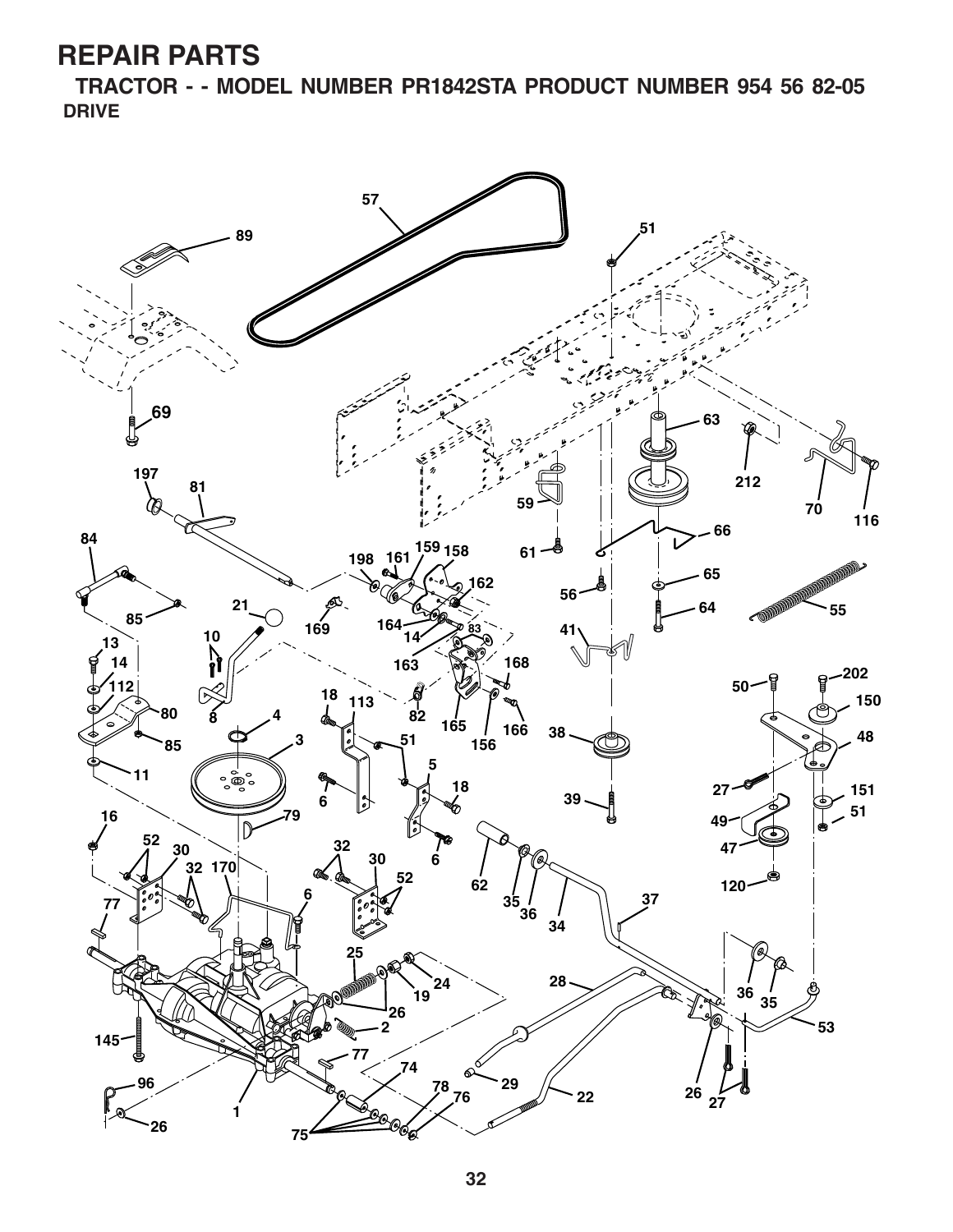#### **TRACTOR - - MODEL NUMBER PR1842STA PRODUCT NUMBER 954 56 82-05 DRIVE**

| <b>KEY</b><br>NO. | <b>PART</b><br>NO.                                                                                                                                                              | <b>DESCRIPTION</b>                                           | <b>KEY</b><br>NO. | <b>PART</b><br>NO.           | <b>DESCRIPTION</b>                                               |
|-------------------|---------------------------------------------------------------------------------------------------------------------------------------------------------------------------------|--------------------------------------------------------------|-------------------|------------------------------|------------------------------------------------------------------|
| 1                 | $\frac{1}{2} \left( \frac{1}{2} \right) \left( \frac{1}{2} \right) \left( \frac{1}{2} \right) \left( \frac{1}{2} \right) \left( \frac{1}{2} \right) \left( \frac{1}{2} \right)$ | Transaxle Peerless (206-545C)<br>(Order parts from transaxle | 63<br>64          | 175410<br>71170764           | <b>Engine Pulley</b><br><b>Bolt Hex</b>                          |
|                   |                                                                                                                                                                                 | manufacturer)                                                | 65                | 10040700                     | Washer Lock Hvy Hlcl Spr 7/16                                    |
|                   | 146682                                                                                                                                                                          |                                                              | 66                | 154778                       |                                                                  |
| 2                 |                                                                                                                                                                                 | Spring Return Brake T/a Zinc                                 | 69                | 142432                       | Keeper Belt Engine Foolproof<br>Screw Hex wsh HiLo 1/4 x 1/2 unc |
| 3                 | 123666X                                                                                                                                                                         | Pulley Transaxle 18" tires                                   |                   |                              |                                                                  |
| 4                 | 12000028                                                                                                                                                                        | Ring Retainer #5100-62                                       | 70                | 134683                       | Guide Belt Mower Drive RH                                        |
| 5                 | 121520X                                                                                                                                                                         | Strap Torque 30 Degrees                                      | 74                | 137057                       | Spacer Axle                                                      |
| 6                 | 17060512                                                                                                                                                                        | Screw 5/16-18 X 3/4                                          | 75<br>76          | 121749X                      | Washer 25/32 X 1 1/4 X 16 Ga                                     |
| 8                 | 165619                                                                                                                                                                          | Rod Shift Fender Adjust Lt                                   | 77                | 12000001                     | E-ring #5133-75                                                  |
| 10                | 76020416                                                                                                                                                                        | Pin Cotter 1/8 X 1 Cad                                       | 78                | 123583X                      | Key Square 20 X 1845/1865                                        |
| 11                | 105701X                                                                                                                                                                         | Washer Plate Shf 388 Sq Hole                                 |                   | 121748X                      | Washer 25/32 X 1-5/8 X 16 Ga                                     |
| 13                | 74550412                                                                                                                                                                        | Bolt 1/4-28 Unf Gr 8 W/Patch                                 | 79<br>80          | 2228M<br>145090              | Key Woodruff #9 3/16 x 3/4                                       |
| 14                | 10040400<br>73800500                                                                                                                                                            | Washer Lock Hvy Helical                                      | 81                | 165592                       | Arm Shift                                                        |
| 16                |                                                                                                                                                                                 | Nut Lock Hex w/ins 5/16-18                                   |                   |                              | Shaft Asm Cross Tapered PMST/20                                  |
| 18                | 74780616                                                                                                                                                                        | Bolt, Fin Hex 3/8-16 UNC x 1 Gr. 5                           | 82                | 123782X                      | Spring Torsion T/a                                               |
| 19                | 73800600<br>140845                                                                                                                                                              | Nut Lock 3/8-16 Unc<br>Knob                                  | 83<br>84          | 19171216<br>166231           | Washer 17/32 X 3/4 X 16 Ga                                       |
| 21<br>22          | 130804                                                                                                                                                                          | Rod Brake Blk Zinc 26 840                                    | 85                | 150360                       | Link Transaxle PMST/20" Zinc                                     |
| 24                |                                                                                                                                                                                 |                                                              | 89                | 169372X428                   | Nut Lock Center 1/4 - 28 FNTHD<br><b>Console Shift STLT</b>      |
|                   | 73350600<br>106888X                                                                                                                                                             | Nut Hex Jam 3/8-16 Unc<br>Spring Rod Brake 200 Zinc          | 96                | 4497H                        |                                                                  |
| 25<br>26          |                                                                                                                                                                                 | Washer 13/32 X 13/16 X 16 Ga                                 | 112               | 19091210                     | <b>Retainer Spring 1"</b><br>Washer 9/32 x 3/4 x 10 Ga.          |
| 27                | 19131316<br>76020412                                                                                                                                                            | Pin Cotter 1/8 X 3/4 Cad                                     | 113               | 127285X                      |                                                                  |
| 28                | 175765                                                                                                                                                                          | Rod Brake Parking LT/YT                                      | 116               | 72140608                     | Strap Torque LT<br>Bolt Rdhd Sq Neck 3/8-16 x 1                  |
| 29                | 71673                                                                                                                                                                           | Cap Brake Parking                                            | 120               | 73900600                     | Nut Lock Flg. 3/8-16 Unc                                         |
| 30                | 169592                                                                                                                                                                          | <b>Bracket Mtg Transaxle</b>                                 | 145               | 74490540                     | Bolt Hex FLGHD 5/16-18 Gr. 5                                     |
| 32                | 74760512                                                                                                                                                                        | Bolt Hex Hd 5/16-18unc X 3/4                                 | 150               | 175456                       | <b>Spacer Retainer</b>                                           |
| 34                | 175578                                                                                                                                                                          | Shaft Asm Pedal Foot                                         | 151               | 19133210                     | Washer 13/32 x 2 x 10                                            |
| 35                | 120183X                                                                                                                                                                         | Bearing Nylon Blk 629 Id                                     | 156               | 166002                       | Washer Srrted 5/16ID x 1.125                                     |
| 36                | 19211616                                                                                                                                                                        | Washer 21/32 X 1 X 16 Ga                                     | 158               | 165589                       | <b>Bracket Shift Mount</b>                                       |
| 37                | 1572H                                                                                                                                                                           | Pin Roll 3/16 X 1"                                           | 159               | 165494                       | Hub Tapered Flange Shift Lt                                      |
| 38                | 179114                                                                                                                                                                          | <b>Pulley Composite Flat</b>                                 | 161               | 72140406                     | Bolt Rdhd Sqnk 1/4-20 x 3/4 Gr                                   |
| 39                | 74760648                                                                                                                                                                        | Bolt Fin Hex 3/8-16 unc X 3                                  | 162               | 73680400                     | Nut Crownlock 1/4-20 Unc                                         |
| 41                | 175556                                                                                                                                                                          | Keeper Belt Flat Idler                                       | 163               | 74780416                     | Bolt Hex Fin 1/4-20 Unc x 1 Gr 5                                 |
| 47                | 127783                                                                                                                                                                          | Pulley Idler V Groove Plastic                                | 164               | 19091010                     | Washer 5/8 x .281 x 10 Ga                                        |
| 48                | 154407                                                                                                                                                                          | <b>Bellcrank Asm</b>                                         | 165               | 165623                       | <b>Bracket Pivot Lever</b>                                       |
| 49                | 123205X                                                                                                                                                                         | <b>Retainer Belt Style Spring</b>                            | 166               | 166880                       | Screw 5/16-18 x 5/8                                              |
| 50                | 74760624                                                                                                                                                                        | Bolt Hex Hd 3/8-16unc X 1-1/2                                | 168               | 165492                       | Bolt Shoulder 5/16-18 x .561                                     |
| 51                | 73680600                                                                                                                                                                        | Nut Crownlock 3/8-16 Unc                                     | 169               | 165580                       | <b>Plate Fastening</b>                                           |
| 52                | 73680500                                                                                                                                                                        | Nut Crownlock 5/16-18 Unc                                    | 170               | 178394                       | Keeper Belt Transaxle Gear                                       |
| 53                | 105710X                                                                                                                                                                         | <b>Link Clutch</b>                                           | 197               | 169613                       | Nyliner Snap-In                                                  |
| 55                | 105709X                                                                                                                                                                         | Spring Return Clutch 675                                     | 198               | 169593                       | Washer Nyliner                                                   |
| 56                | 17060620                                                                                                                                                                        | Screw 3/8-16 x 1-1/4                                         | 202               | 72110612                     | Bolt Carr Sh 3/8-16 x 1-1/2 Gr. 5                                |
| 57                | 130801                                                                                                                                                                          | V-Belt Ground Drive 95 25                                    | 212               | 145212                       | Nut Hexflange Lock                                               |
| 59                | 169691                                                                                                                                                                          | Keeper Belt Span Ctr                                         |                   |                              |                                                                  |
| 61                | 17120614                                                                                                                                                                        | Screw 3/8-16 x .875                                          |                   |                              |                                                                  |
| 62                | 8883R                                                                                                                                                                           | <b>Cover Pedal Blk Round</b>                                 |                   | 1 inch = $25.4 \, \text{mm}$ | <b>NOTE:</b> All component dimensions given in U.S. inches       |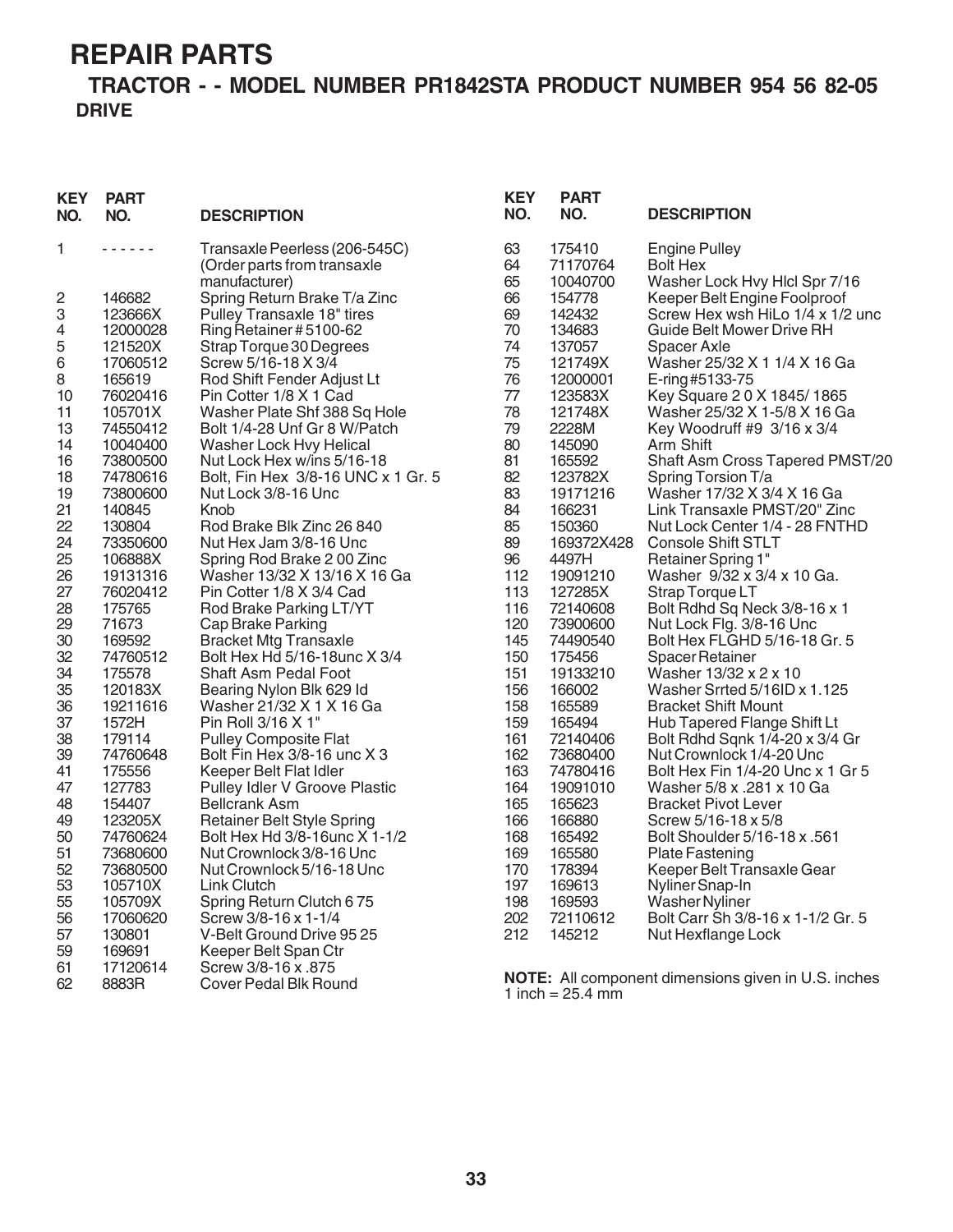**TRACTOR - - MODEL NUMBER PR1842STA PRODUCT NUMBER 954 56 82-05 STEERING ASSEMBLY**

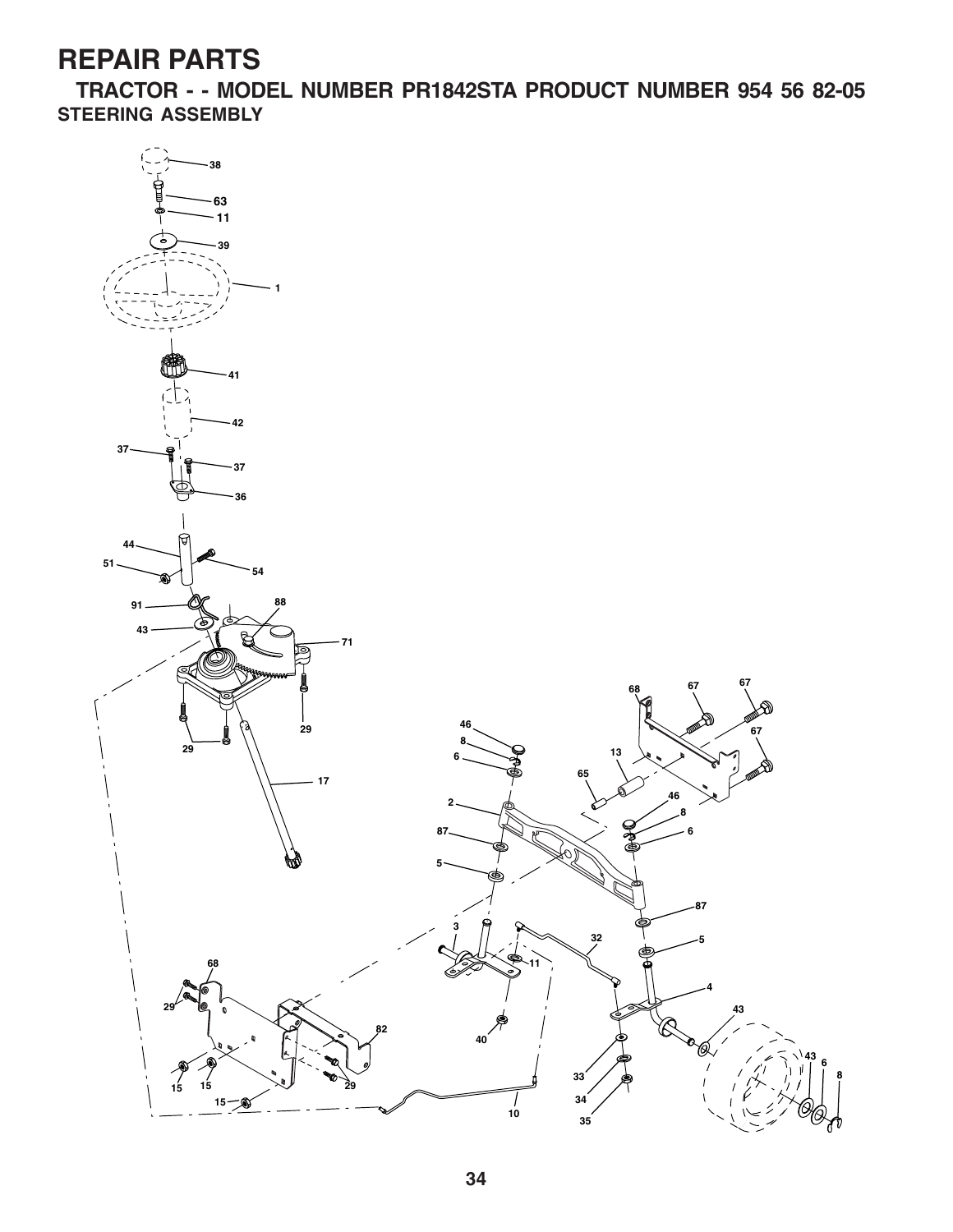**TRACTOR - - MODEL NUMBER PR1842STA PRODUCT NUMBER 954 56 82-05 STEERING ASSEMBLY**

| <b>KEY</b><br>NO. | <b>PART</b><br>NO. | <b>DESCRIPTION</b>                                   |
|-------------------|--------------------|------------------------------------------------------|
| 1                 | 159944X428         | <b>Wheel Steering</b>                                |
| $\overline{c}$    | 172393             | Axle Asm Cast Iron LT                                |
| 3                 | 169840             | Spindle Asm LH                                       |
| 4                 | 169839             | Spindle Asm RH                                       |
| 5                 | 6266H              | Bearing Race Thrust Harden                           |
| 6                 | 121748X            | Washer 25/32 X 1-5/8 X 16 Ga                         |
| 8<br>10           | 12000029           | Ring Klip #t5304-75                                  |
| 11                | 175121<br>10040600 | Link Drag<br>Washer Lock Hvy Hicl Spr 3/8            |
| 13                | 136518             | Spacer Brg. Axle Front                               |
| 15                | 145212             | Nut Hex Flange Lock                                  |
| 17                | 177876             | Shaft Asm. Steering                                  |
| 29                | 17060612           | Screw 3/8-16x.75                                     |
| 32                | 171888             | <b>Rod Tie</b>                                       |
| 33                | 19111216           | Washer 11/32 x 3/4 x 16 Ga.                          |
| 34                | 10040500           | Washer Lock Hvy Hlcl Spr 5/16                        |
| 35                | 73540500           | Crownlock Nut 5/16-24                                |
| 36                | 155099             | <b>Bushing Strg</b>                                  |
| 37                | 152927             | <b>Screw</b>                                         |
| 38                | 159946X428         | Insert Cap Strg Wh Au                                |
| 39                | 19132411           | Washer                                               |
| 40                | 7810H              | Lock nut                                             |
| 41                | 159945             | <b>Adaptor Wheel Strg</b>                            |
| 42                | 145054X428         | Boot Steering Dash                                   |
| 43                | 121749X            | Washer 25/32 X 1 1/4 X 16 Ga                         |
| 44<br>46          | 153720<br>121232X  | <b>Extension Steering Shaft LR/LT</b>                |
| 51                | 73800500           | Cap Spindle Fr Top Blk<br>Nut Lock Hex w/Ins 5/16-18 |
| 54                | 74780520           | Bolt Fin Hex 5/16-18 Unc x 1-1/4                     |
| 63                | 74780616           | Bolt Fin Hex 3/8-16unc x 1 Gr. 5                     |
| 65                | 160367             | <b>Brace Axle</b>                                    |
| 67                | 72140618           | Bolt Rdhd Sq 3/8-16 Unc x 2-1/4                      |
| 68                | 169827             | Axle, Brace                                          |
| 71                | 175146             | Steering Asm.                                        |
| 82                | 169835             | Bracket Susp. Chassis Front                          |
| 87                | 173966             | Washer Flat .781 x 1-1/2 x .14                       |
| 88                | 175118             | Bolt Shoulder 7/16-20 Unc                            |
| 91                | 175553             | <b>Clip Steering</b>                                 |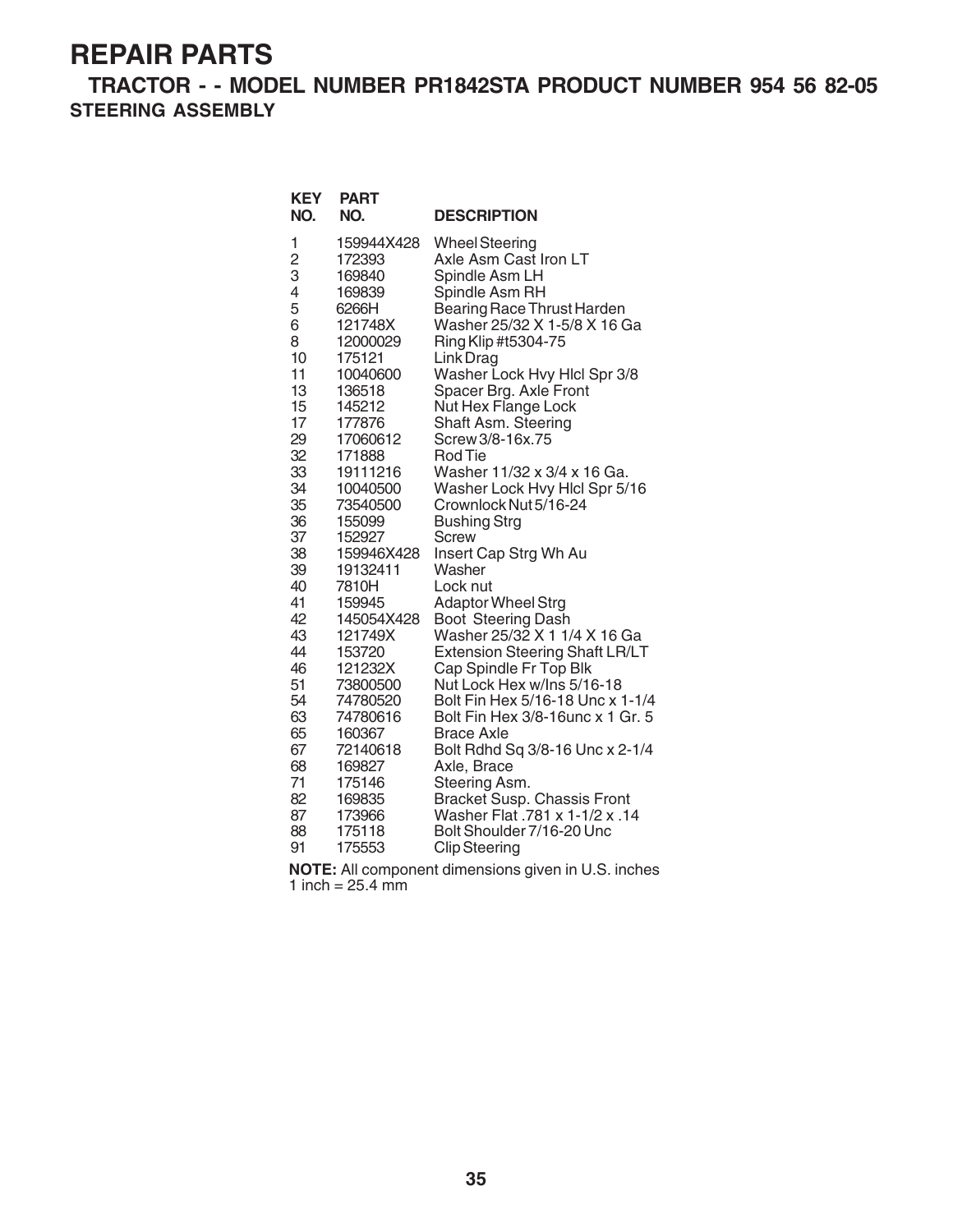**TRACTOR - - MODEL NUMBER PR1842STA PRODUCT NUMBER 954 56 82-05 SEAT ASSEMBLY**



| <b>KEY</b><br>NO. | <b>PART</b><br>NO. | <b>DESCRIPTION</b>             | <b>KEY</b><br>NO. | <b>PART</b><br>NO. | <b>DESCRIPTION</b>                                  |
|-------------------|--------------------|--------------------------------|-------------------|--------------------|-----------------------------------------------------|
|                   | 171683             | Seat                           | 12                | 121246X            | <b>Bracket Mounting Switch</b>                      |
| $\overline{c}$    | 140551             | Bracket Pivot Seat 8 720       | 13                | 121248X            | Bushing Snap Blk Nyl 50 ld                          |
| 3                 | 71110616           | Bolt Fin Hex 3/8-16 Unc X 1    | 14                | 72050412           | Bolt Rdhd Sqnk 1/4-20x1-1/2                         |
| 4                 | 19131610           | Washer 13/32 X 1 X 10 Ga       | 15                | 134300             | Spacer Split 28x 88                                 |
| 5                 | 145006             | Clip Push-In                   | 16                | 121250X            | Spring Cprsn                                        |
| 6                 | 73800600           | Nut Hex w/Ins. 3/8-16 Unc      | 17                | 123976X            | Nut Lock 1/4 Lge Flg Gr 5 Zinc                      |
| 7                 | 124181X            | Spring Seat Cprsn 2 250 Blk Zi | 21                | 171852             | Bolt Shoulder 5/16-18 Unc                           |
| 8                 | 17000616           | Screw 3/8-16 X 1.5             | 22                | 73800500           | Nut Hex Lock W/Ins 5/16-18                          |
| 9                 | 19131614           | Washer 13/32 X 1 X 14 Ga.      | 24                | 19171912           | Washer 17/32 X 1-3/16 X 12 Ga.                      |
| 10                | 174894             | Pan Seat                       | 25                | 127018X            | Bolt Shoulder 5/16-18 X 62                          |
| 11                | 166369             | Knob Seat                      |                   | 1 inch = $25.4$ mm | NOTE: All component dimensions given in U.S. inches |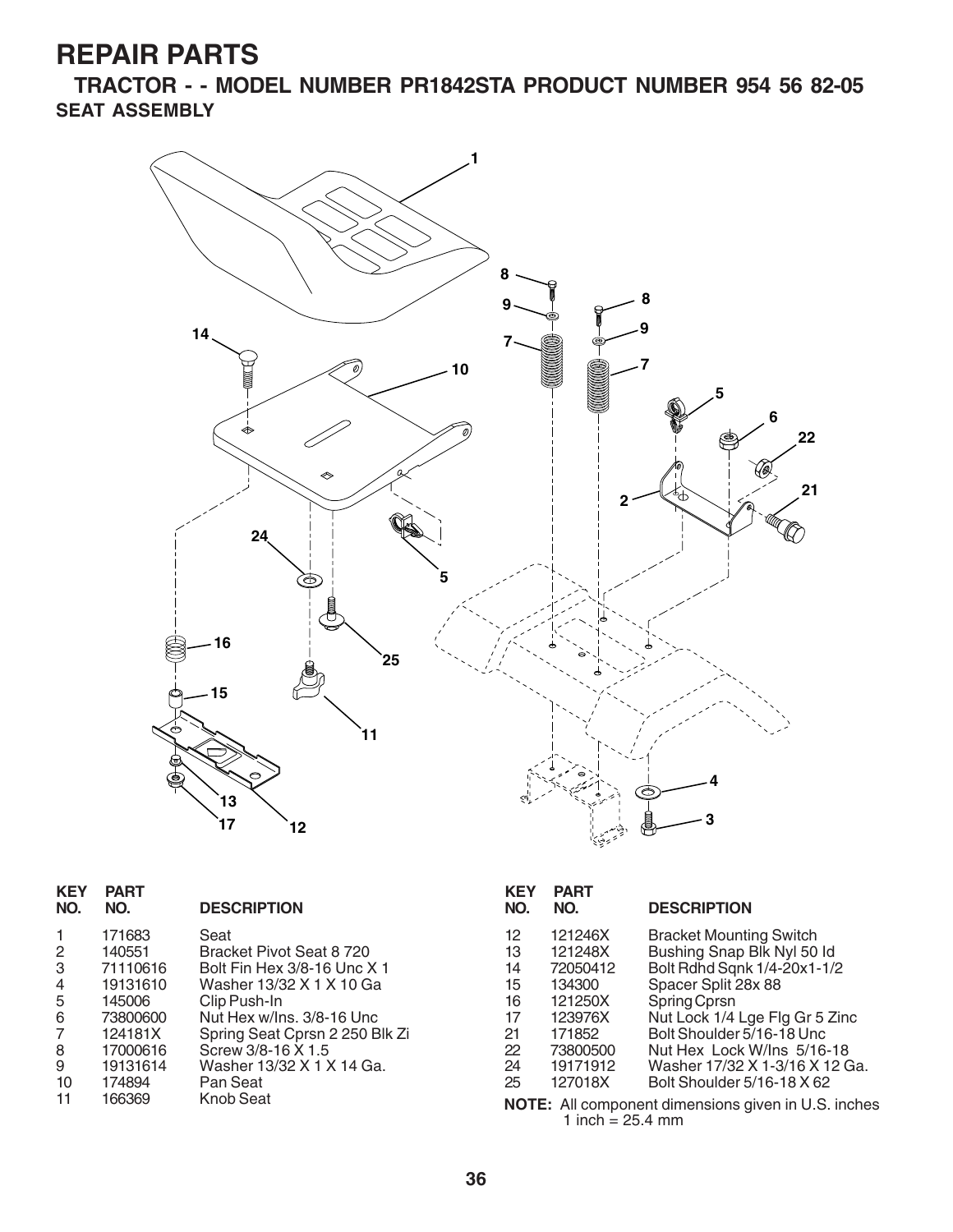**TRACTOR - - MODEL NUMBER PR1842STA PRODUCT NUMBER 954 56 82-05 ENGINE**

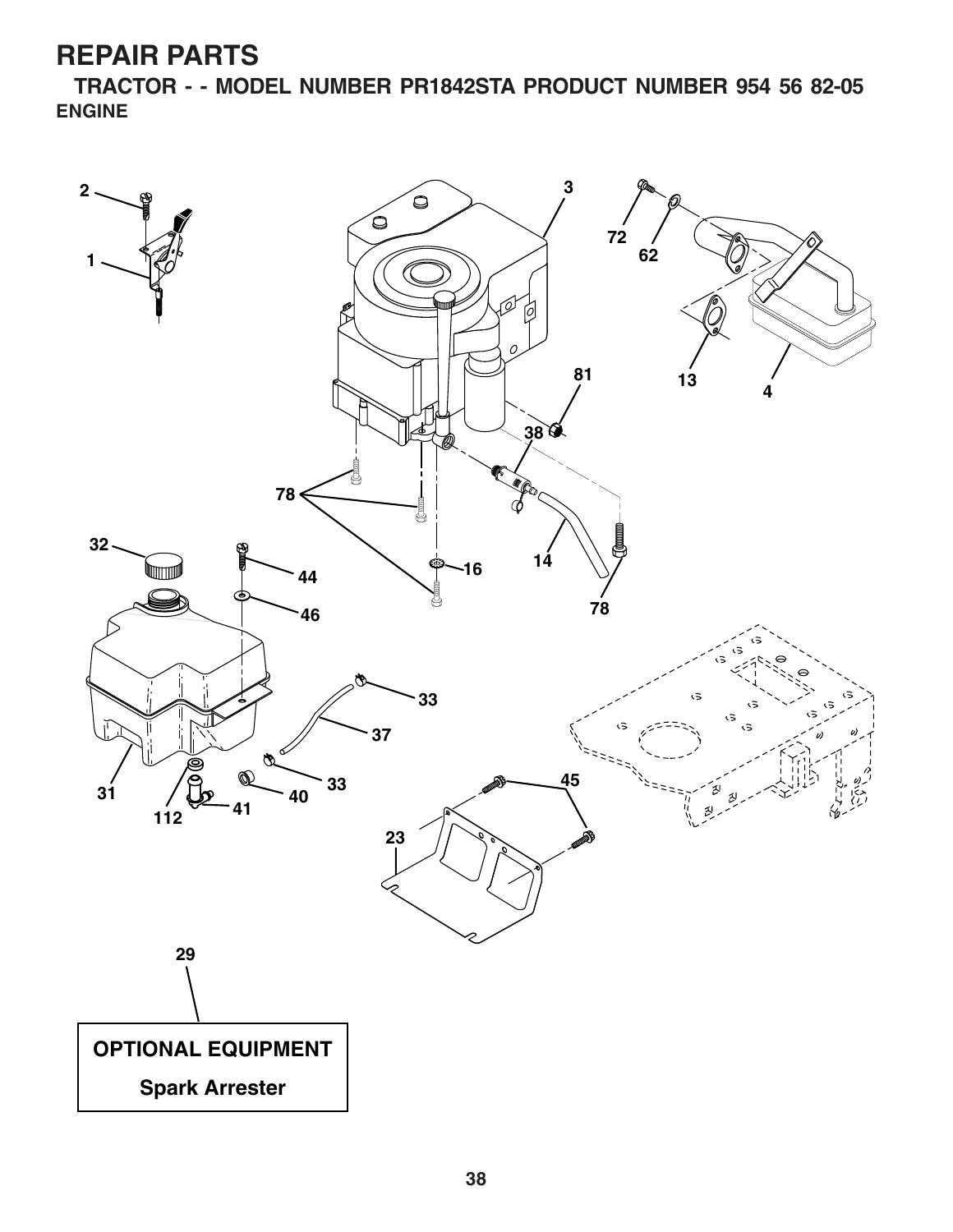**TRACTOR - - MODEL NUMBER PR1842STA PRODUCT NUMBER 954 56 82-05 ENGINE**

| <b>KEY</b><br>NO.                                                                              | <b>PART</b><br>NO.                                                                                                                                                                   | <b>DESCRIPTION</b>                                                                                                                                                                                                                                                                                                                                                                                                                                                          |
|------------------------------------------------------------------------------------------------|--------------------------------------------------------------------------------------------------------------------------------------------------------------------------------------|-----------------------------------------------------------------------------------------------------------------------------------------------------------------------------------------------------------------------------------------------------------------------------------------------------------------------------------------------------------------------------------------------------------------------------------------------------------------------------|
| 1<br>2<br>3                                                                                    | 170771<br>17720408                                                                                                                                                                   | Control Th/ch Flag<br>Screw Hex Thd Cut 1/4-20x5/8 T<br>Engine, Briggs Model 31H777                                                                                                                                                                                                                                                                                                                                                                                         |
| 4<br>5<br>6<br>8<br>10<br>11<br>12<br>13<br>14<br>15<br>16<br>17<br>23<br>25<br>26<br>29<br>31 | 149723<br>159955<br>160589<br>171877<br>162797<br>10040500<br>71070512<br>165291<br>13280336<br>13200300<br>11050600<br>17060624<br>169837<br>145996<br>73920600<br>137180<br>180645 | (Order Parts From Engine Manufacturer)<br><b>Muffler Exhaust</b><br><b>Exhaust Tube LH</b><br><b>Exhaust Tube RH</b><br>Bolt 5/16-18 UNC x 3/4<br>Shield Browning<br>Washer Lock 5/16<br>Screw Hex 5/16-18 x 3/4<br>Gasket Muffler<br>Nipple Pipe 3/8 NPT x 4-1/2<br>Elbow STD 90 Degree 3/8-18<br>Washer Lock Ext Tooth 3/8<br>Screw 3/8-16 x 1-1/2<br>Shield Brn/Dbr Guard<br><b>Control Choke</b><br>Nut Keps 3/8-24 Unf<br><b>Arrestor Spark</b><br>Tank Fuel Front 200 |
| 32                                                                                             | 140527                                                                                                                                                                               | Cap Fuel                                                                                                                                                                                                                                                                                                                                                                                                                                                                    |
| 33                                                                                             | 123487X                                                                                                                                                                              | Clamp Hose Black                                                                                                                                                                                                                                                                                                                                                                                                                                                            |
| 37                                                                                             | 137040                                                                                                                                                                               | Line Fuel 20"                                                                                                                                                                                                                                                                                                                                                                                                                                                               |
| 38                                                                                             | - - - - - -                                                                                                                                                                          | Plug Oil Drain (Order parts from engine manufacturer)                                                                                                                                                                                                                                                                                                                                                                                                                       |
| 40                                                                                             | 124028X                                                                                                                                                                              | <b>Bushing Snap Nyl Blk Fuel Line</b>                                                                                                                                                                                                                                                                                                                                                                                                                                       |
| 41                                                                                             | 139277                                                                                                                                                                               | <b>Stem Tank Fuel</b>                                                                                                                                                                                                                                                                                                                                                                                                                                                       |
| 44                                                                                             | 17670412                                                                                                                                                                             | Screw Hex wsh Thdrol 1/4-20x3/4                                                                                                                                                                                                                                                                                                                                                                                                                                             |
| 45                                                                                             | 17000612                                                                                                                                                                             | Screw Hex Wsh Thdrol 3/8-16 x 3/4                                                                                                                                                                                                                                                                                                                                                                                                                                           |
| 46                                                                                             | 19091416                                                                                                                                                                             | Washer 9/32 X 7/8 X 16 Ga                                                                                                                                                                                                                                                                                                                                                                                                                                                   |
| 81                                                                                             | 73510400                                                                                                                                                                             | Nut Keps Hex 1/4-20 Unc                                                                                                                                                                                                                                                                                                                                                                                                                                                     |
| 112                                                                                            | 3645J                                                                                                                                                                                | Bushing                                                                                                                                                                                                                                                                                                                                                                                                                                                                     |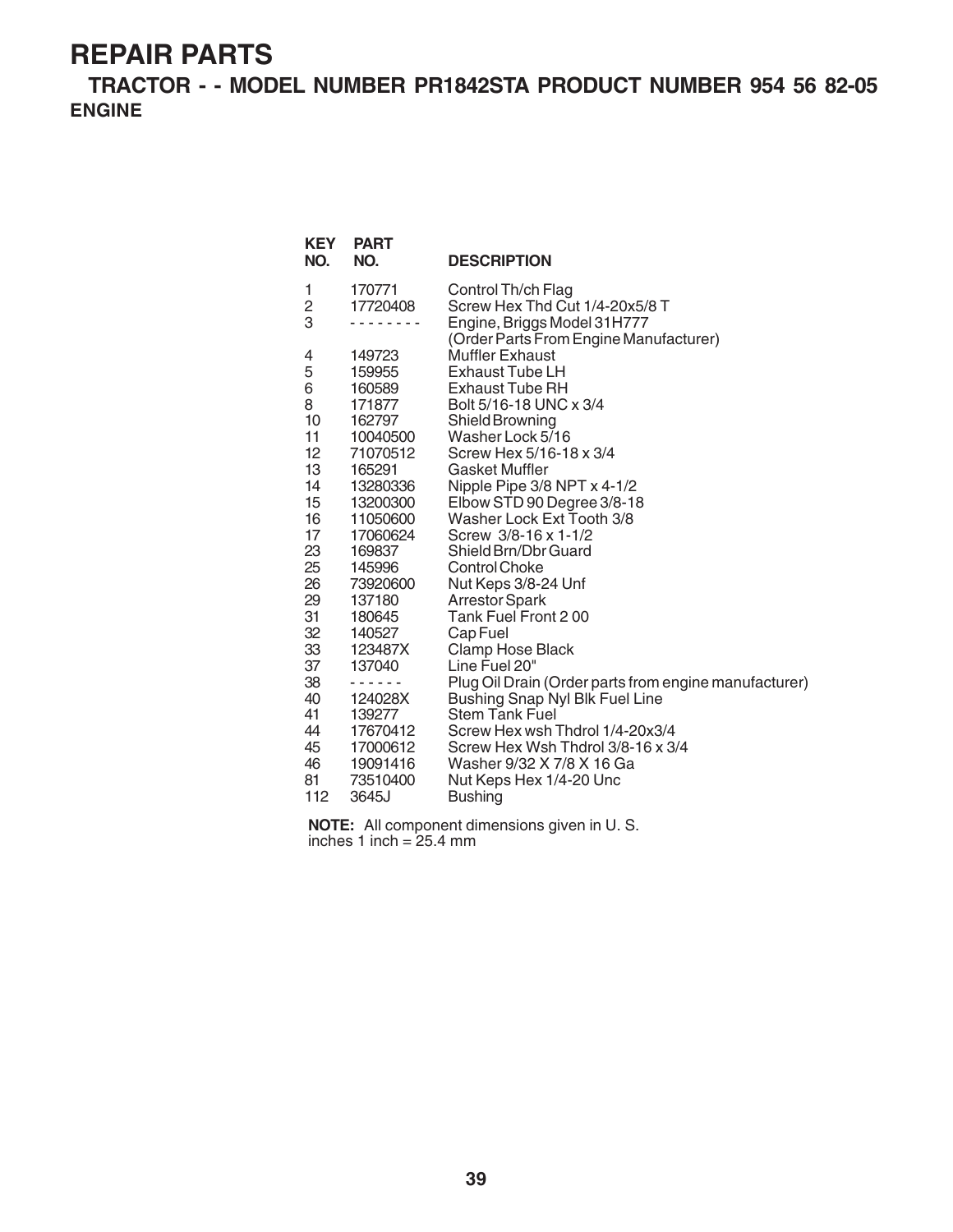**TRACTOR - - MODEL NUMBER PR1842STA PRODUCT NUMBER 954 56 82-05 MOWER LIFT**

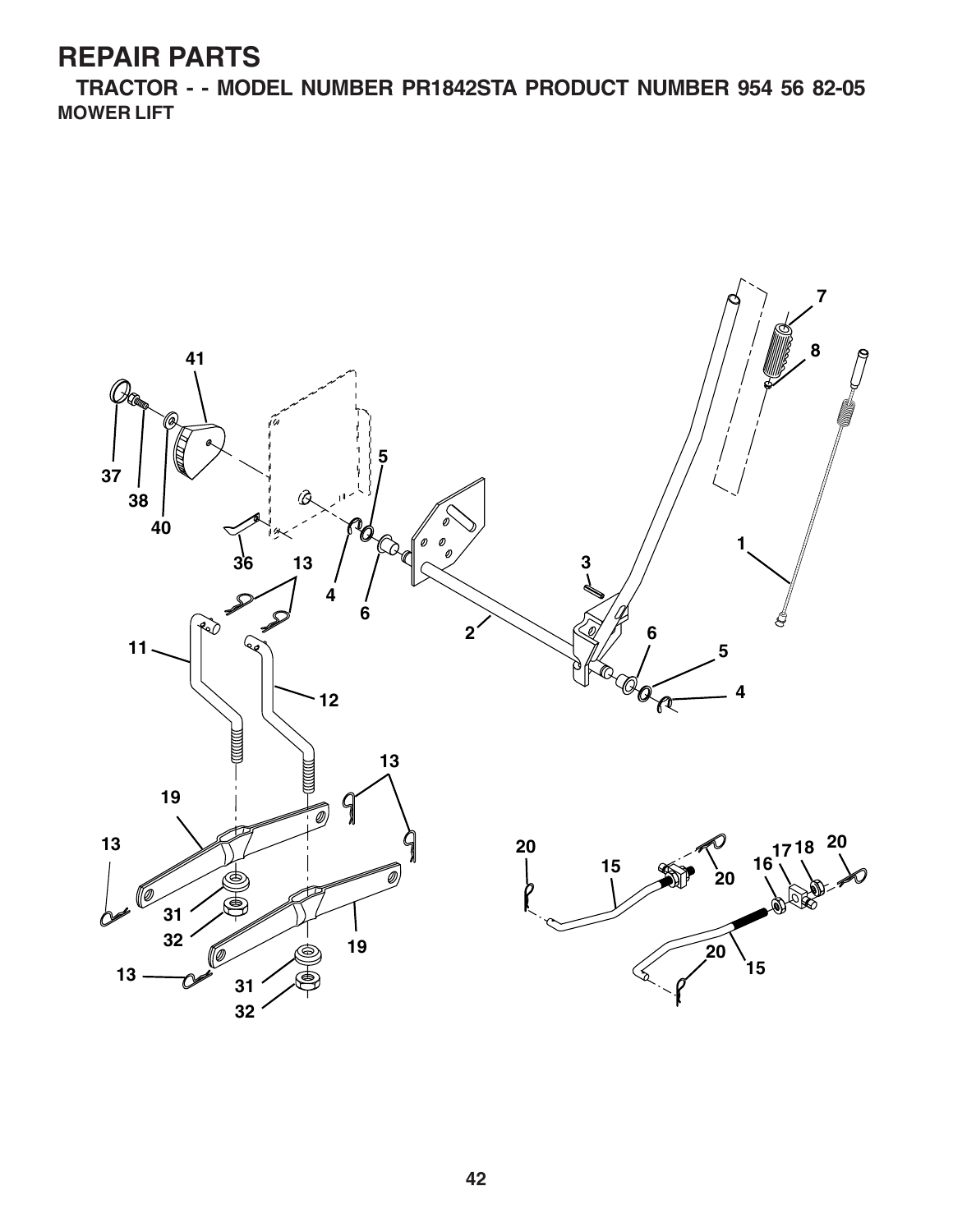**TRACTOR - - MODEL NUMBER PR1842STA PRODUCT NUMBER 954 56 82-05 MOWER LIFT**

| <b>KEY</b>       | <b>PART</b> |                                  |
|------------------|-------------|----------------------------------|
| NO.              | NO.         | <b>DESCRIPTION</b>               |
| 1                | 159460      | Wire Asm Inner/Sprg W/plunger LT |
| 2                | 159471      | Shaft Asm Lift RH w/Inf          |
| 3                | 105767X     | Pin Groove 1 500 Zinc            |
| 4                | 12000002    | E Ring #5133-62                  |
| 5                | 19211621    | Washer 21/32 X 1 X 21 Ga         |
| 6                | 120183X     | Bearing Nylon Blk 629 Id         |
| $\overline{7}$   | 125631X     | Grip Handle                      |
| 8                | 170770      | <b>Button Plunger Yellow</b>     |
| 11               | 139865      | Link Lift LH Fixed Length        |
| 12 <sup>12</sup> | 139866      | Link Lift RH Fixed Length        |
| 13               | 4939M       | <b>Retainer Spring</b>           |
|                  | 15 173288   | <b>Link Front</b>                |
|                  | 16 73350800 | Nut Jam Hex 1/2-13 Unc           |
| 17               | 175689      | Trunnion                         |
|                  | 18 73800800 | Nut Lock w/Wsh 1/2-13 Unc        |
| 19               | 139868      | Arm Suspension Rear              |
| 20               | 163552      | Retainer Spring                  |
| 31               | 169865      | <b>Bearing Pvt Lift</b>          |
| 32               | 73540600    | Nut Crownlock 3/8 - 24           |
| 36               | 155097      | Pointer Height Indicator         |
| 37               | 123935X     | Plug Hole Blk 1.485/1.515 Dia.   |
|                  | 38 17060516 | Screw Thdrol 5/16-18 x 1         |
| 40               | 19112410    | Washer 11/32 x 1-1/2 10 Ga.      |
| 41               | 155098      | <b>Indicator Height STLT</b>     |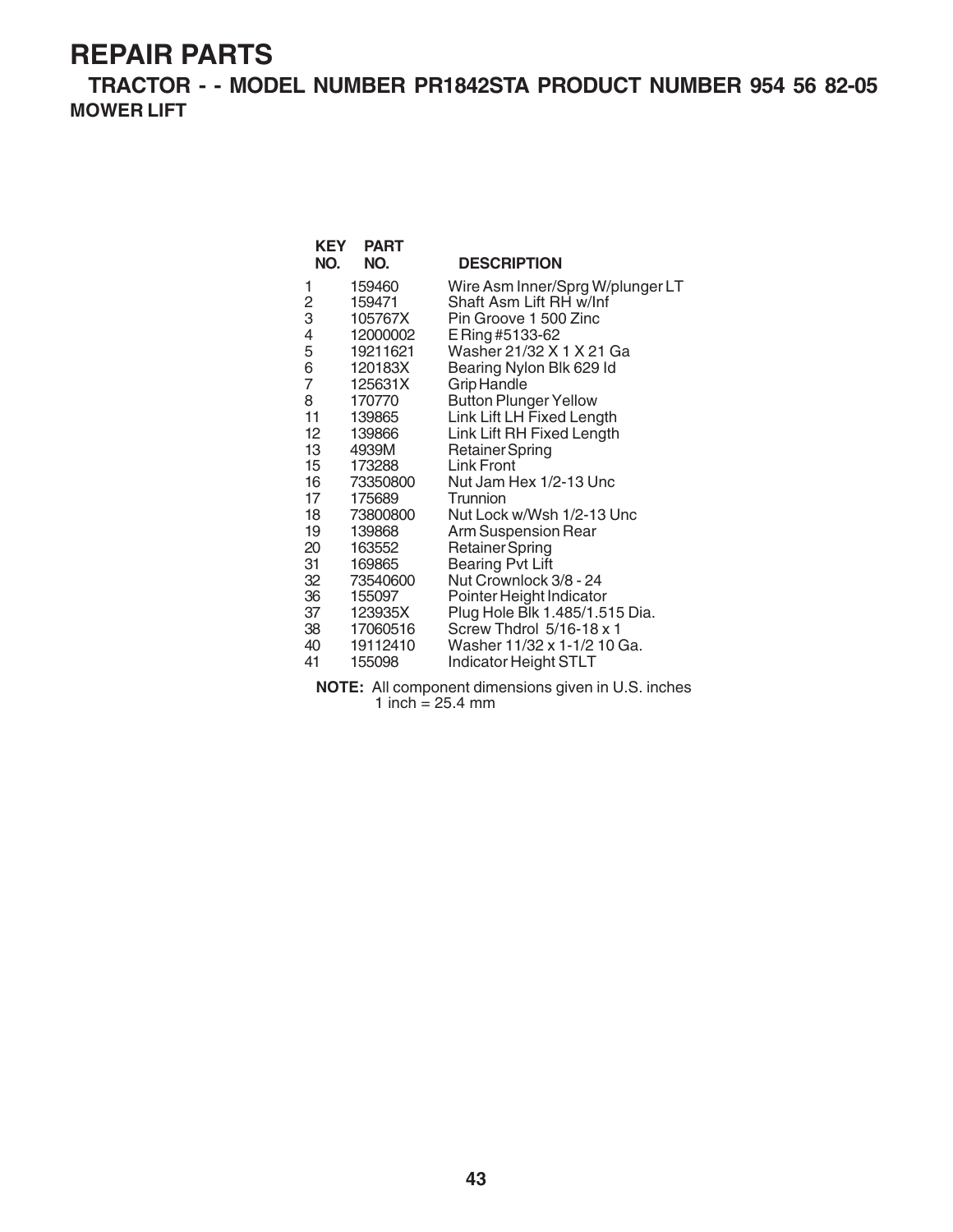**TRACTOR - - MODEL NUMBER PR1842STA PRODUCT NUMBER 954 56 82-05 MOWER DECK**

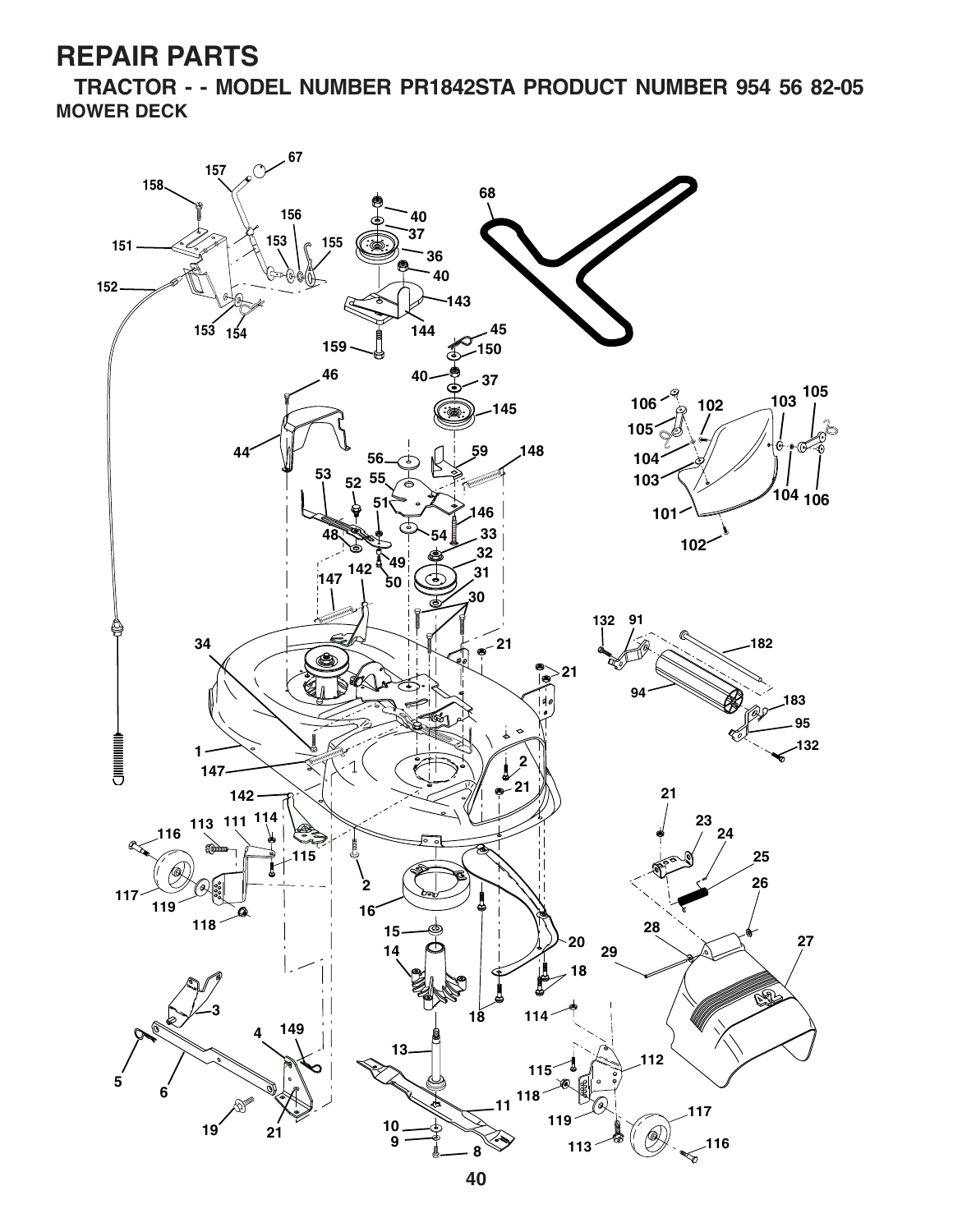#### **TRACTOR - - MODEL NUMBER PR1842STA PRODUCT NUMBER 954 56 82-05 MOWER DECK**

| <b>KEY</b><br>NO. | <b>PART</b><br>NO. | <b>DESCRIPTION</b>                                             | <b>KEY</b><br>NO. | <b>PART</b><br>NO.   | <b>DESCRIPTION</b>                                             |
|-------------------|--------------------|----------------------------------------------------------------|-------------------|----------------------|----------------------------------------------------------------|
| 1                 | 165892X421         | Mower Deck Assembly, 42"                                       | 94                | 132264               | Roller, Nose                                                   |
| 2                 | 72140506           | <b>Bolt</b>                                                    | 95                | 180533               | Bracket Asm. Noseroller RH                                     |
| 3                 | 138017<br>165460   | Bracket Asm Fr. Sway Bar 3/42<br>Bracket Asm Deck 42" Sway Bar | 101<br>102        | 136420<br>71081010   | <b>Mulcher Cover</b><br><b>Screw</b>                           |
| 4<br>5            | 4939M              | <b>Retainer Spring</b>                                         | 103               | 19061216             | Washer, Flat                                                   |
| $\,$ 6 $\,$       | 178024             | <b>Bar Sway Deck</b>                                           | 104               | 10071000             | Washer, Lock                                                   |
| 8                 | 850857             | Bolt 3/8-24 x 25 Grade 8 patched                               | 105               | 160793               | <b>Latch Assembly</b>                                          |
| 9                 | 10030600           | Washer, Lock                                                   | 106               | 2029J                | Nut, Weld                                                      |
| 10                | 140296             | Washer, Hardened                                               | 111               | 179292X421           | Bracket, Gauge, Wheel LH                                       |
| 11                | 134149             | Blade, Mulching 42"                                            | 112               | 179293X421           | Bracket, Gauge, Wheel RH                                       |
|                   | 138498             | Blade Mower 42" Hi-Lift                                        | 113               | 17060510             | Screw 3/8-16 x .625                                            |
| 13                | 137645             | Shaft Assembly, Mandrel, Vented                                | 114               | 73510500             | Nut, Keps 5/16 - 18 UNC                                        |
| 14                | 128774             | Housing, Mandrel, Vented                                       | 115               | 72110505             | Bolt, Carriage 5/16-18 x 5/8                                   |
| 15                | 110485X            | Bearing, Ball, Mandrel                                         | 116               | 4898H                | Bolt, Shoulder                                                 |
| 16                | 174493             | Stripper, Mandrel Deck                                         | 117               | 165746               | Wheel, Gauge                                                   |
| 18                | 72140505           | Bolt, Carriage 5/16-18 x 5/8<br>Bolt, Shoulder                 | 118<br>119        | 73930600             | Nut Centerlock 3/8-16<br>Washer 3/8 x 7/8 x 14 Ga.             |
| 19<br>20          | 132827<br>159770   | Baffle, Vortex                                                 | 132               | 19121414<br>17060612 | Screw 3/8-16 x .75                                             |
| 21                | 73680500           | Nut                                                            | 142               | 165890               | Arm Spring Brake Mower                                         |
| 23                | 177563             | Bracket, Deflector Mower 42"                                   | 143               | 157109               | Bracket Arm Idler 42"                                          |
| 24                | 105304X            | Cap, Sleeve 80 x 112 Blk Mower                                 | 144               | 173441               | Keeper Belt 42" Clutch Cable                                   |
| 25                | 123713X            | Spring, Torsion, Deflector 2 52                                | 145               | 173437               | <b>Pulley Idler Flat</b>                                       |
| 26                | 110452X            | Nut, Push Phos & Oil                                           | 146               | 173443               | <b>Bolt Carriage Idler</b>                                     |
| 27                | 130968X428         | Shield, Deflector 42" Blk                                      | 147               | 131335               | <b>Spring Extension</b>                                        |
| 28                | 19111016           | Washer 11/32 x 5/8 x 16 Gauge                                  | 148               | 169022               | Spring Return Idler                                            |
| 29                | 131491             | Rod, Hinge 42" 6 75 W/G                                        | 149               | 165898               | <b>Retainer Spring Yellow</b>                                  |
| 30                | 173984             | Screw Thdrol Washer Head                                       | 150               | 19091216             | Washer 9/32 x 3/4 x 16 Ga.                                     |
| 31<br>32          | 129963<br>173436   | Washer, Spacer Mower Vented<br>Pulley, Mandrel                 | 151<br>152        | 169670<br>169676     | <b>Bracket Clutch Cable</b><br>Clutch Cable 42"                |
| 33                | 178342             | Nut, Toplock 9/16 Flange                                       | 153               | 169674               | Washer Flat 3/8" Type B                                        |
| 34                | 72110614           | <b>Bolt</b>                                                    | 154               | 169675               | <b>Spring Retainer</b>                                         |
| 36                | 173438             | Pulley, Idler, Flat                                            | 155               | 169671               | Spring Retention LVR CLTCH CAB                                 |
| 37                | 19131316           | Washer 13/32 x 13/16 x 16 Gauge                                | 156               | 169672               | Spacer Clutch Cable                                            |
| 40                | 73680600           | Nut                                                            | 157               | 169669               | Rod Clutch Cable 3/8"                                          |
| 44                | 140088             | Guard, Mandrel, LH                                             | 158               | 17720408             | Screw Hex Thd Cut 1/4-20 x 5/8                                 |
| 45                | 4497H              | Retainer                                                       | 159               | 72140614             | Bolt Rdhd Sqn 3/8-16 UNC x 1-3/4                               |
| 46                | 137729             | Screw, Thdrol 1/4-20 x 5/8 T                                   | 182               | 179126               | Rod Roller Nose                                                |
| 48                | 133944             | Washer, Hardened                                               | 183               | 163552               | <b>Retainer Spring</b>                                         |
| 49                | 174284             | Roller Assembly, Cam Follower                                  | $ -$              | 130794               | <b>Mandrel Assembly (Includes</b>                              |
| 50<br>51          | 131340<br>69180    | Bolt, Shoulder #10-24 Grade 5<br>Locknut                       |                   |                      | Housing, Shaft and Shaft Hardware<br>Only-Pulley Not Included) |
| 52                | 139888             | Bolt, Shoulder 5/16-18 UNC                                     |                   | 172559               | Replacement Mower, Complete                                    |
| 53                | 131845             | Arm Assembly, Pad, Brake                                       |                   |                      |                                                                |
| 54                | 133943             | Washer, Hardened                                               |                   |                      |                                                                |
| 55                | 155046             | Arm, Idler                                                     |                   |                      |                                                                |
| 56                | 122052X            | Spacer, Retainer                                               |                   |                      |                                                                |
| 59                | 173442             | <b>Guard TUV Idler</b>                                         |                   |                      |                                                                |
| 67                | 171598             | Knob                                                           |                   |                      | <b>NOTE:</b> All component dimensions given in U.S. inches     |
| 68                | 144959             | V-Belt, 42" Mower                                              |                   | 1 inch = $25.4$ mm   |                                                                |
| 91                | 180532             | Bracket Asm. Noseroller LH                                     |                   |                      |                                                                |